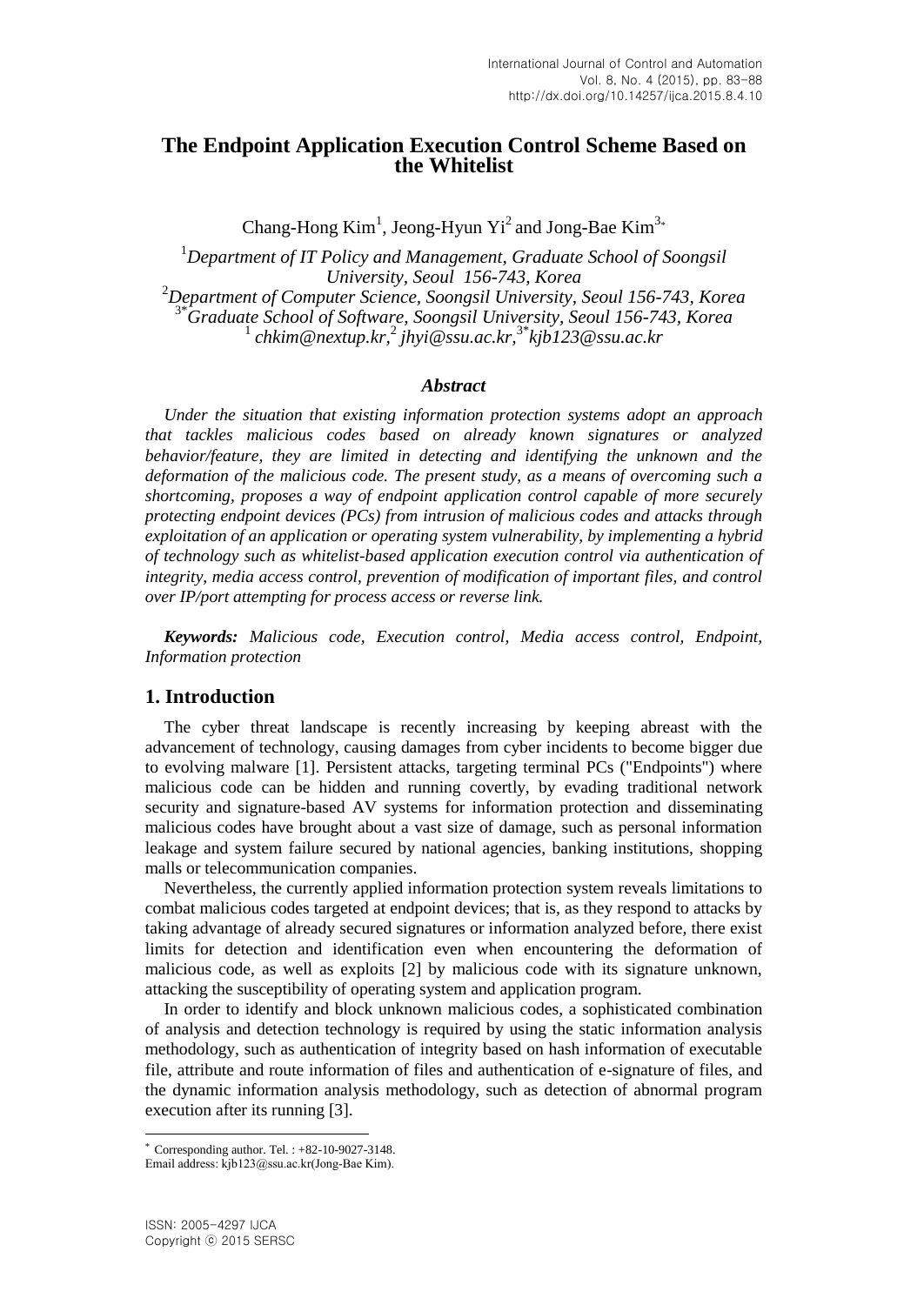In this regard, the current study proposes an option for endpoint application control capable of more securely protecting endpoint devices from intrusion of malicious codes and attacks through exploitation of an application or operating system vulnerability, by implementing a hybrid of technology such as whitelist-based application control via authentication of integrity, media access control, prevention of modification of important files, and control of IP/port from reverse link.

# **2. Related Works**

The method blacklisting is used for the purpose of quickly responding to a detected attempt of attack, before it is more widely disseminated, by analyzing its behavior/feature characteristics.

On the contrary, the method whitelisting maintains robust security capable of blocking new malicious code with its hazard level not proved, since it allows only input values proven as safe [4].

Efforts to shut off unapproved attempts of access by resorting to whitelistingbased configuration are seen in the research of [5, 6, 7], etc.

However, as most of them are focused on blocking access through network, they are not adequate for a method to prevent installation or execution of unapproved malicious code.

# **3. Proposed Execution Control System**

In this study a method of controlling endpoint application execution is proposed so that terminal PCs are more securely protected from intrusion of malicious codes and exploit attacks to vulnerable OS and applications.

The system of endpoint application control as defined herein is comprised of three sections : Agent Section that prevents programs unapproved (i.e. not registered to the whitelist) and unidentified executable files not to be executed before they run; Event Server Section that transmits a command of application execution or a command of application running stop; and Monitoring Console Section that offers functions of policy operation management, registration to whitelist and application management.

### **3.1. Agent Section of the System**

The section Agent installed in a terminal PC plays the role of the authenticating process with respect to integrity based on whitelist prior to running of an application program and based on static information analysis. When an event of requesting for execution of application occurs by an operating system, it is designed that an executable file is allowed to run if it has been registered to the whitelist by a medium permitted by execution control policy, but any program unapproved due to non-registration to the whitelist, unidentifiable application program, or executable file are blocked from running.

At this point, the Agent transmits application execution history to the event server, and then the event server analyzes the transmitted history to perform the modification of the whitelist and execution control policy.

In addition, the Agent installed to a terminal PC authenticates flow of process execution in accordance with the execution control policy after an application program runs.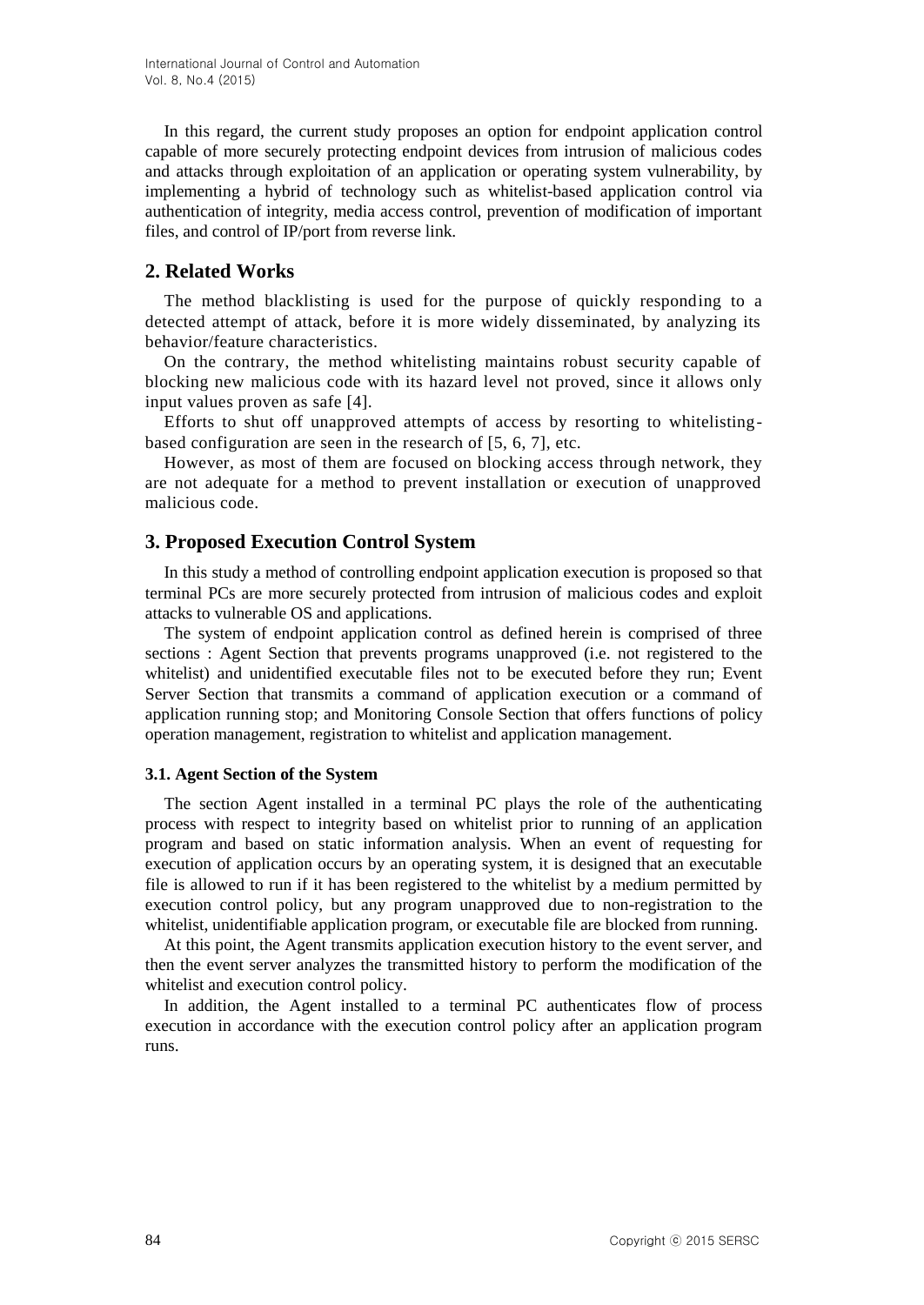

**Figure 1. Sequence of Controlling Endpoint Application Execution**

As shown in Figure 1, the sequence for controlling endpoint application execution is made in such a way that the Agent installed in an endpoint device detects an event of application execution from the operating system and primarily identifies whether the detected execution event is being executed in a medium whose route is permitted.

If so, then it performs authenticating integrity of the application program through whitelist based application execution control loop by using hash value of the execution file, file attributes and route information.

Lastly, it performs process behavior based authentication of the application, once executed, and based on execution control policy with regards to prevention of modification of important files and control of process reversing IP/port, all of which are pre-designated in the policy.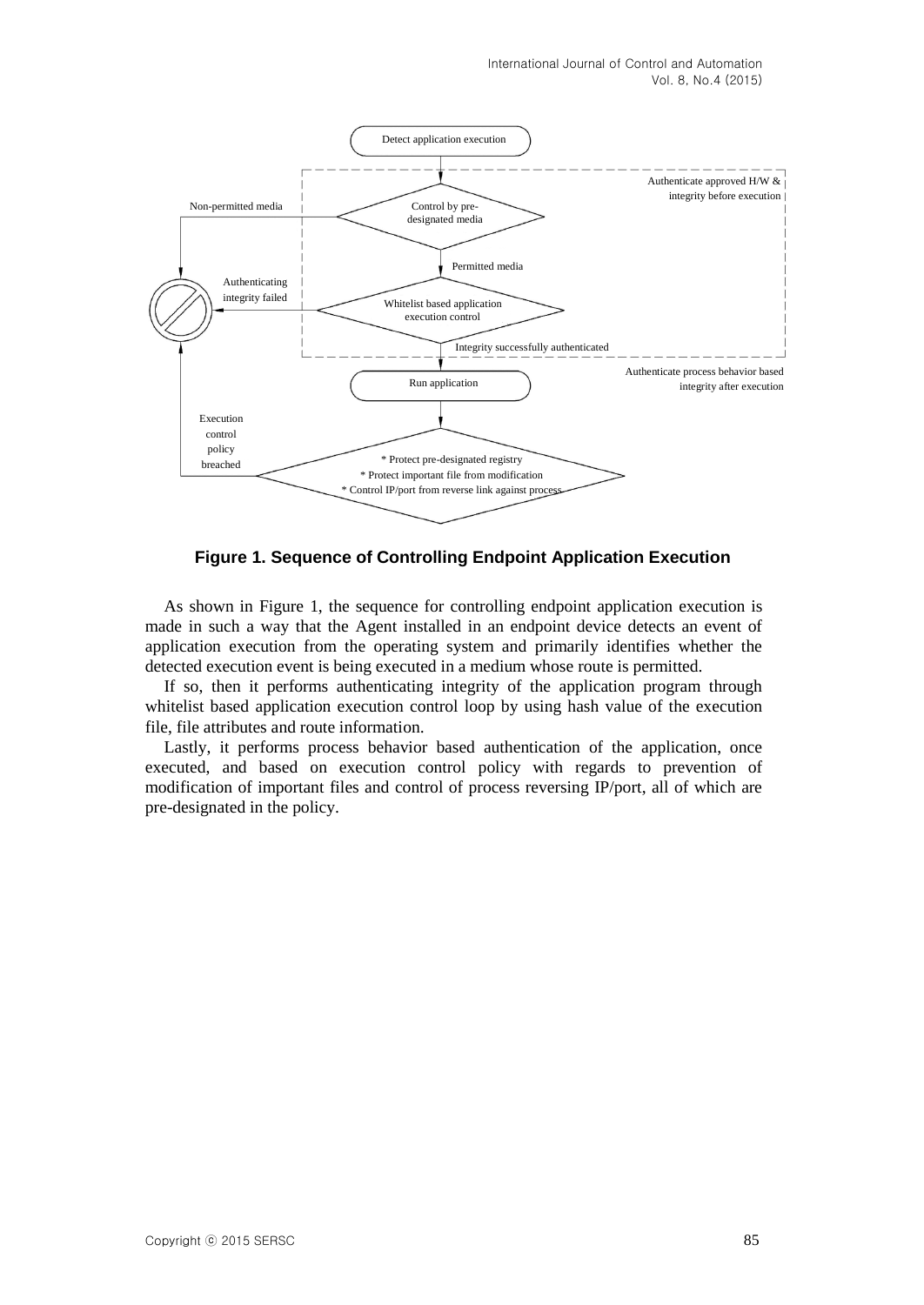International Journal of Control and Automation Vol. 8, No.4 (2015)



### **Figure 2. Process of Authenticating Integrity based on Pre-designated MAC and Whitelist**

Figure 2 accounts for the processing of integrity authentication based on pre-designated media control and whitelist. In the case of media control pre-designated by policy, any attempt of indirect or unapproved accessing to any port (e.g. USB port) of an endpoint device that connects with peripheral device is blocked.

### **3.2. Event Server Section of the System**

As shown in Figure 3, the Event Server acts to manage logs of the history of execution of application programs and blocking of their execution being transmitted from the Agent.

Also, it determines whether an application program requested by the Agent for registration to the whitelist has been normally approved, and then if so makes the whitelist to be modified as appropriate and sends the execution control policy to the Agent.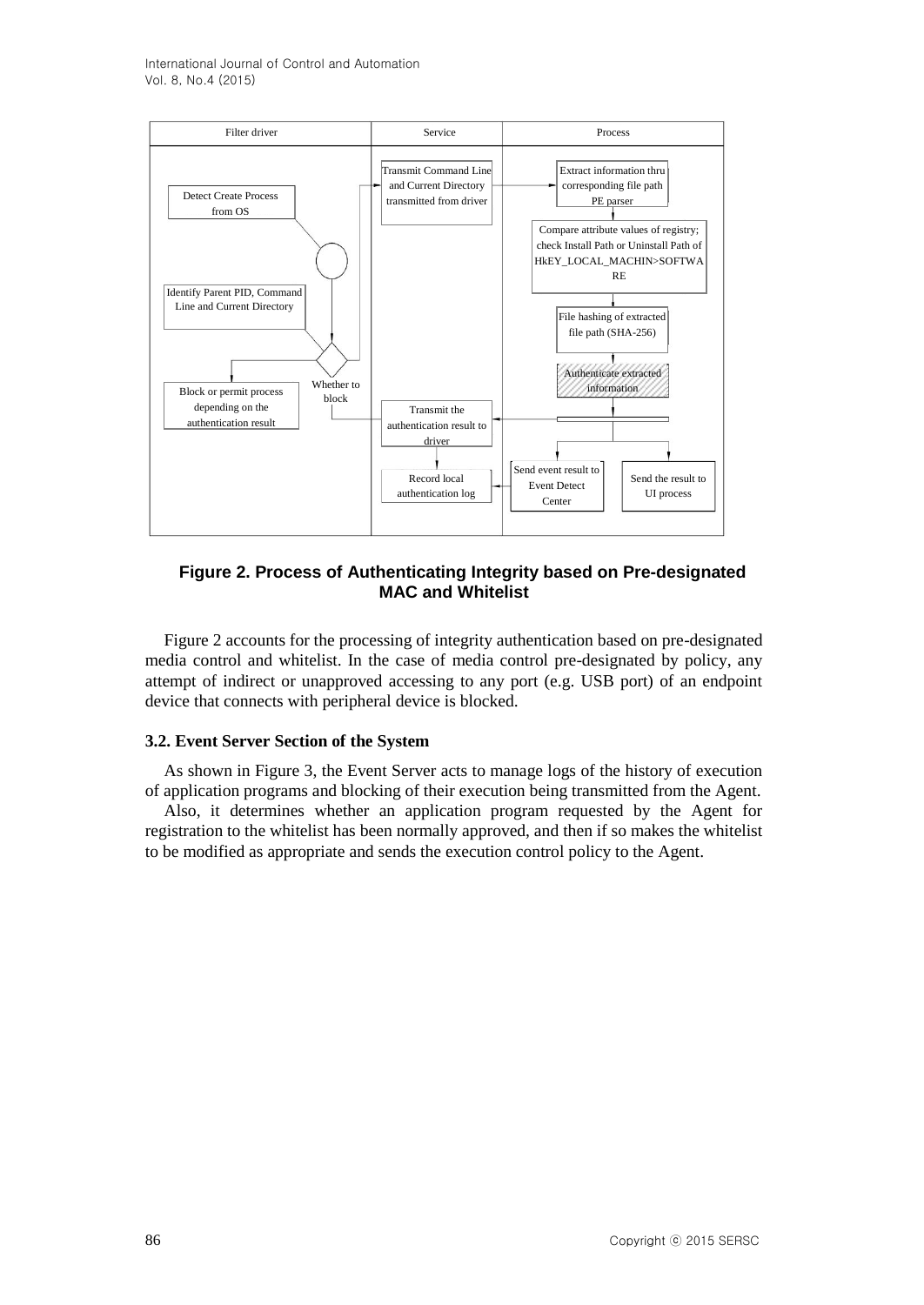

### **Figure 3. Process of Sending Policy info between Agent and Event Server**

### **3.3. Monitoring Console Section of the System**

The Monitoring Console is in charge of support tasks such as notice, management of application programs registered to the whitelist, management of policies, analysis on the status of services and functions involving system operation.

In addition, it provides various charts and statistical reports associated with the status and tendency of data identified through monitoring, and carries out creation and registration of policies, registration of updated modules, fault/failure management, reporting on frequency of using application programs and various log related information, retrieval of user login history, etc.

Aside from that, it allows the administrator to distribute execution control policies from the Event Server to the Agent, through the Monitoring Console, by ways of designation of files as important, designation of object as MAC and designation of process subject to control of reversing link.

### **4. Conclusion**

The system of endpoint application execution control proposed by this study adopts combined technology relating to whitelist based application execution control, prevention of modification of critical files, pre-designated MAC and control of IP/port from reverse link with process, which, in a narrow sense, sets a foundation of controlling activity using malicious codes, rather than malicious codes themselves, through prevention of unapproved executable application from running, prevention of important files from forgery and blocking of indirect access to ports for movable devices, thereby in a more secured fashion protecting endpoints from zero-day attacks via unknown malicious codes and exploit attacks by exploiting the security vulnerability in the operating system or application program.

By making combined use of authenticating the application's integrity before its running and control over executing flow of application after its running, this study provides a means of basically blocking unknown malicious codes, which is not achievable by the conventional information protection system that relies on information of signatures of blacklisted malicious codes.